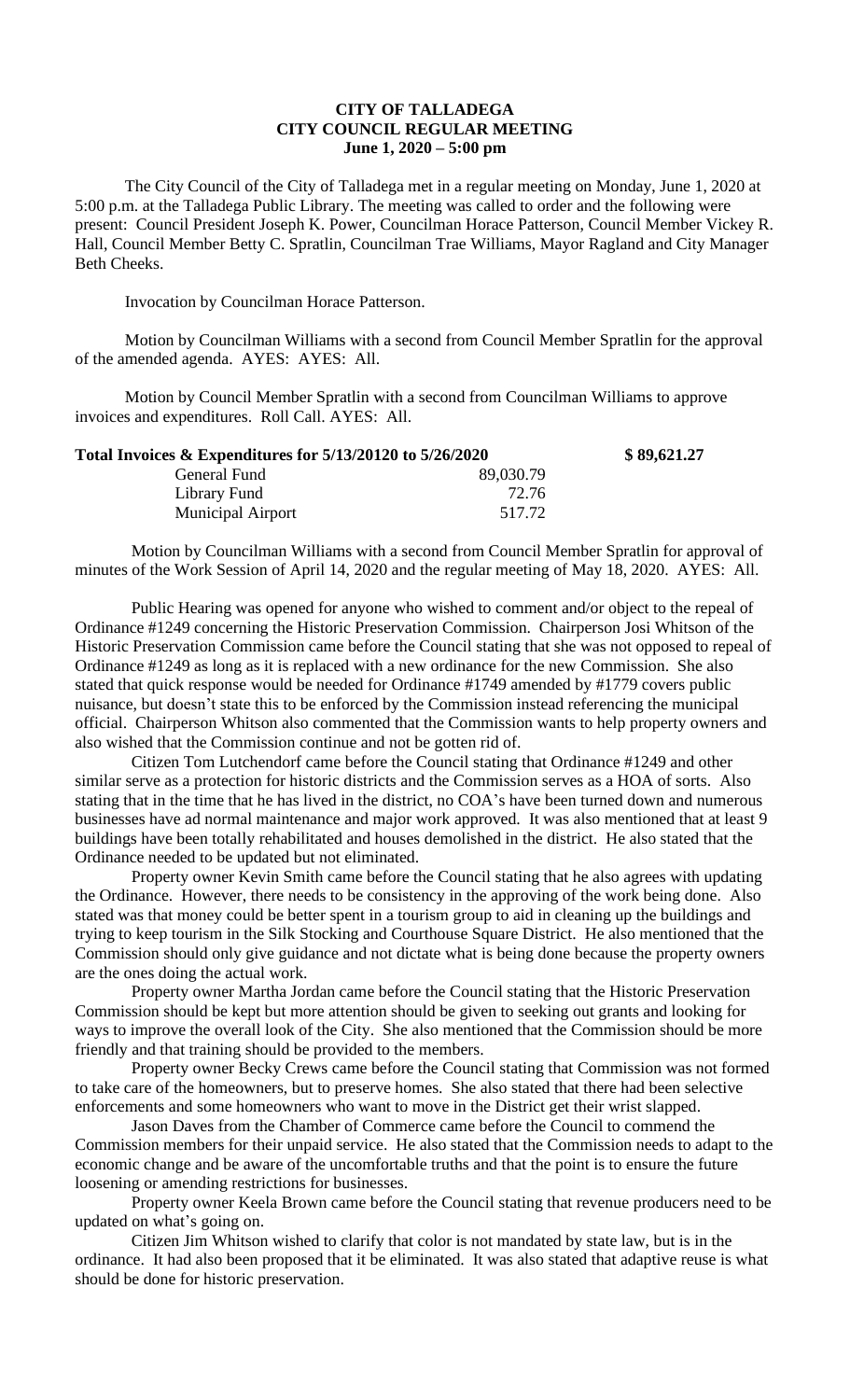Jimmy Williams came before the Council stating that there needs to be a change and stated that the Commission pits neighbor against neighbor.

Adia Winfrey came before the Council and stated that there does need to be a change and she has not seen any COA that has not been approved. Also stated was the request to have training for the Commission members.

Council Member Spratlin wished to thank everyone who came to the Public Hearing and commented that she had requested in February and March that this Ordinance and other guidelines be repealed. She expressed her appreciation to those who have volunteered their time on the Commission. Motion by Council Member Spratlin with a second from Council Member Hall to repeal Ordinance #1249 and amend any other documents concerning the Historic Preservation Commission and request that the City Manager prepare these documents. Roll Call. AYES: Council President Power, Council Member Hall, Council Member Spratlin, and Councilman Williams ABSTAIN: Councilman Patterson

Brought before the Council was the announcement that the City's Summer Food Program begins June  $8<sup>th</sup>$ . City Manager Cheeks stated that this will run through July  $24<sup>th</sup>$  and due to the Covid-19 pandemic, serving of this program will be different from previous years. The USDA requires all meals be consumed on site, however this year the meals are on a to go basis. Breakfast and lunch will be served at all 10 sites and the program is expected to be much bigger.

Council President Power deferred to Talladega Airport Board Chairman Ray Miller concerning the Airport Board's update. It was stated with Honda not working, the purchase of aviation fuel has been slow. It was also stated that the FBO (Fixed Based Operation) has been renovated and a grant for \$300,000 has been signed to upgrade the taxiways. It was also mentioned that a lease was signed from Buford for 20 years.

Motion by Councilman Patterson with a second from Councilman Williams for the approval of Travis Griffin to the Talladega Airport Board. AYES: All.

Motion by Councilman Patterson with a second from Council Member Spratlin for the approval of out of state travel for a Police Department employee. AYES: All.

David Andrews from the Center for Municipal Solutions came before the Council concerning a Special Permit for Telecommunication Tower. He stated that this resolution had been tabled and that he has been in contact with City Attorney O'Brien to assist in any questions.

**Resolution #5017** approving a special use permit for AT&T telecommunication tower located at 565 George Holdridge Lane. *(Tabled from previous meeting)*

Motion by Councilman Patterson with a second from Council Member Hall for the approval of Resolution #5017. Roll Call. AYES: Council President Power, Councilman Patterson, Council Member Hall, and Councilman Williams ABSTAIN: Council Member Spratlin

**Resolution #5023** approving contract with Waites Construction to demolish 13 structures for a cost of \$99,400.00.

Motion by Councilman Patterson with a second from Councilman Williams for the approval of Resolution #5023. Roll Call. AYES: All.

**Resolution #5024** repealing Resolution No. 4982 that condemns 504 North Street West, and grant a one-year extension for the new owners to bring the building into compliance with building and fire codes.

Motion by Councilman Williams with a second from Councilman Patterson for the approval of Resolution #5024. Roll Call. AYES: All.

**Resolution #5025** approving a contract with Motorola Solutions for 29 radios, software and accessories for the Fire Department for a cost of \$110, 457.00 leased over five years at an annual payment of \$24,776.61 starting in 2021